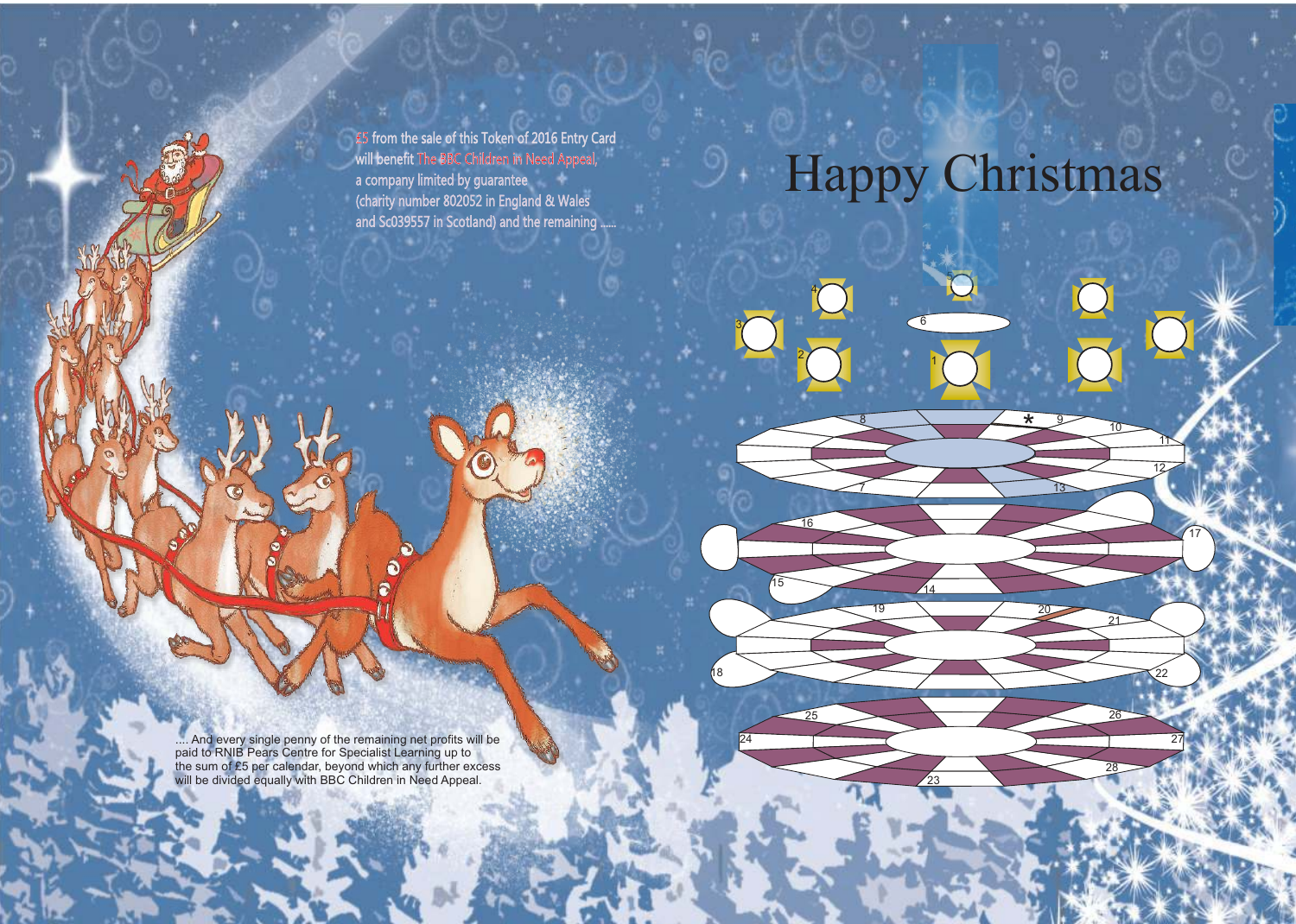- 1 26up Direction given sternly. "In the cab after me!" (5)
- 2 2d Range alight once more (5)
- 3 26Di A month on, still here waiting for a taxi (5)
- 4 21C Following one on a scooter getting half-high after puffing ghastly sheroot (7,3,6)
- 5 17Di Towel down bit sticking out with laconic humour (7)
- 6 27up Members of King Alfred's entourage perhaps with varying roles (5)
- 7 18Di Girl with American Boy is she French? (7)
- 8 10C What were *Trekkies* doing shifting gold throughout whirling swirly afternoon? (9,6,4)
- 9 15Di Take exception to benefit for example (7)
- 10 3d Cooking extremely gaseous and hot curry (5)
- 11 28up Making advances to discover what's wrong? (Nothing mostly) (3,2)
- 12 4d Setter would symbolise current mantra in a manner of speaking (5)
- 13 6d Gold ring given by bar queen (5)
- 14 16Di Is it not, in short, ringing American time-out? (5)
- 15 12Di Strict judge entertains in old underwear (5)
- 16 25Di Setter's limousine beginning to honk with bitter perfume (5)
- 17 7Di-4 Cardinal saying "No" in Berlin ... (4)
- 18 14Di ... or in Paris church for the present occasion (5)
- 19 11Di Unfortunately, horny dude's herd wanders off going up and down (5)
- 20 20Di Emit exhaust blowing off front and back of trousers (more damage at rear) (5)
- 21 23Di Fathers get one down as previously addressed (5)
- 22 22Di Enamoured of ewes gambolling and putting on weight (5,2)
- 23 24Di,1d Charlie George and Bill just beat their wives (5,5)
- 24 19Di Stay at home and develop relationship (3-2)
- 25 5d They might be found in shoes offering support for fairies at Christmas (5)
- 26 13Di,8C-2 Little Stevie's embarrassed by present being sent back (6)

(Clues are arranged in alphabetical order of their solutions)

## Thank You<sup>l</sup>

for being such a wonderful community of crossword solvers and for supporting our project to help youngsters in need. We hope you will want to make another sound investment in young people by rejoining and entering:

#### The 3D Crosswords World Championship 2016

Our project donates all monies received above minimal running costs to BBC CiNA and RNIB Pears Centre for Specialist Learning to help youngsters in need. At least £10 per Championship entry is split equally between the two charities.

### Happy Christmas!

**Sirius** 



#### Download the 2016 puzzles each month from www.calendarpuzzles.co.uk

Use the competition entry form enclosed to send solutions by email or post. A prize of the latest Chambers Standard Reference Dictionary will be awarded to a successful solver drawn from the hat. Deadline midnight January 15th 2016.

Clues directed Di are diametric and run from the number indicated on one side of a dial through the centre to the other side of the dial. Clues directed C are circular, running from the number around the dial in a clockwise direction. On occasions, antiC indicates an anticlockwise direction. Clues directed d have conventional down solutions. Those directed 'up' start from a number at the bottom and run upwards. You can find examples of similar puzzles showing their solutions on the Download Page of our website. Just Google '3D Crosswords.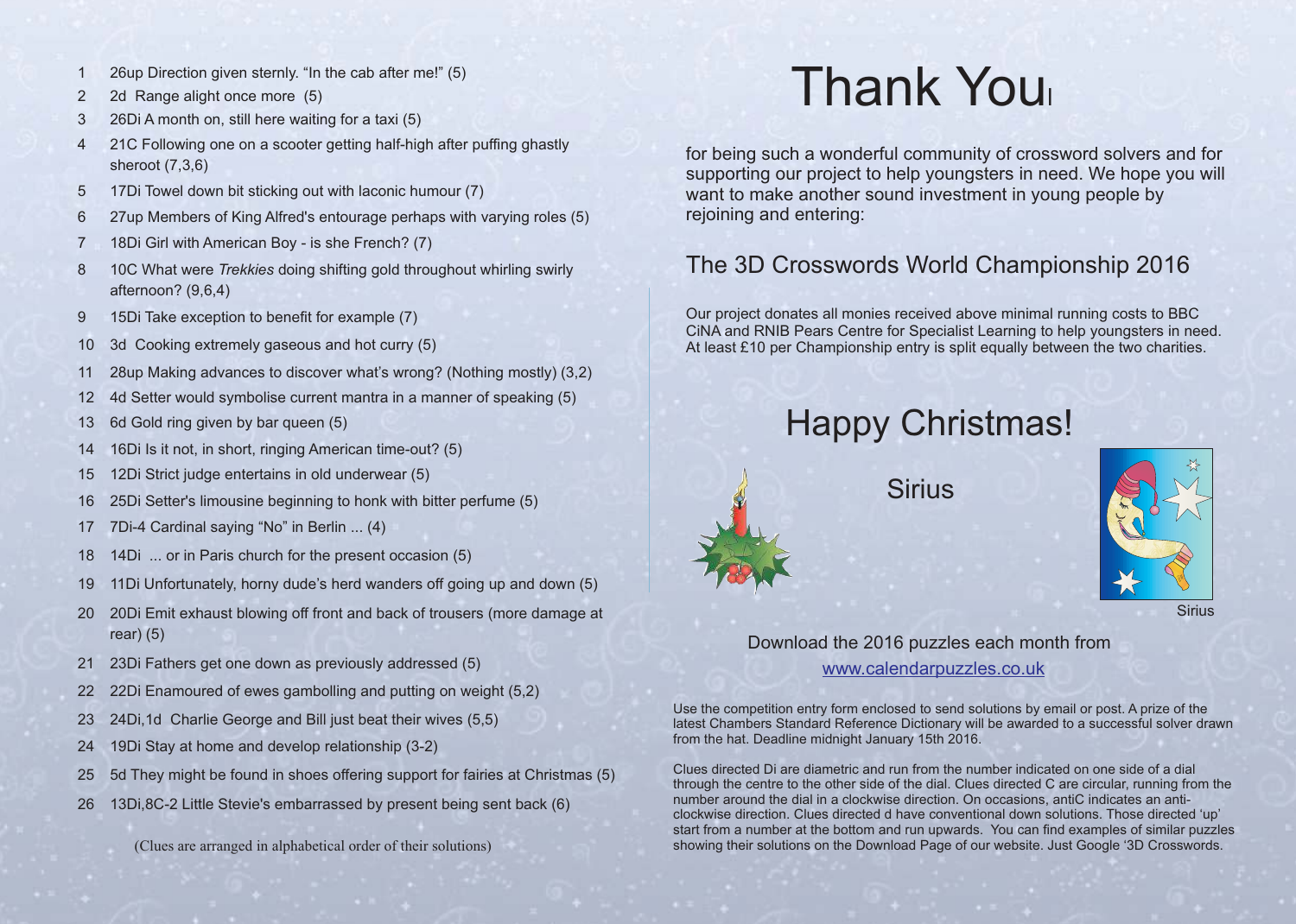| Name                   | Title                   | Post code<br>Address<br>December Extra - Sirius                                | Tel No<br>instance this is the Chambers Standard Reference                                             | email       | Your feedback is very much appreciated, whether by email or on the back of form sent by post. |  | 계             | 22<br>25       | 23 | Or scan and email to:<br>solutions throughout the<br>Solvers with 12 correct | Download Answer Grids from the<br>sirius@calendarpuzzles.co.uk<br>year qualify for the world<br>championship finals. We | Download Page of our website:<br>www.calendarpuzzles.co.uk<br>solutions. 'Extras' count<br>acknowledge receipt of<br>towards qualification. |
|------------------------|-------------------------|--------------------------------------------------------------------------------|--------------------------------------------------------------------------------------------------------|-------------|-----------------------------------------------------------------------------------------------|--|---------------|----------------|----|------------------------------------------------------------------------------|-------------------------------------------------------------------------------------------------------------------------|---------------------------------------------------------------------------------------------------------------------------------------------|
| BBC CINA 3D Crosswords | World Championship 2015 | (Complete and return to enter competitions)<br>(Christmas Card)<br>Answer Grid | successful solver drawn from the hat. In the first<br>A prize of a reference book will be awarded to a | Dictionary. |                                                                                               |  | $\frac{5}{1}$ | $\frac{8}{10}$ |    | Please return by midnight<br>of January 15th 2016 to:                        | Calendar Puzzle                                                                                                         | PO Box 4823<br>Coventry<br>Cv6 9FN                                                                                                          |